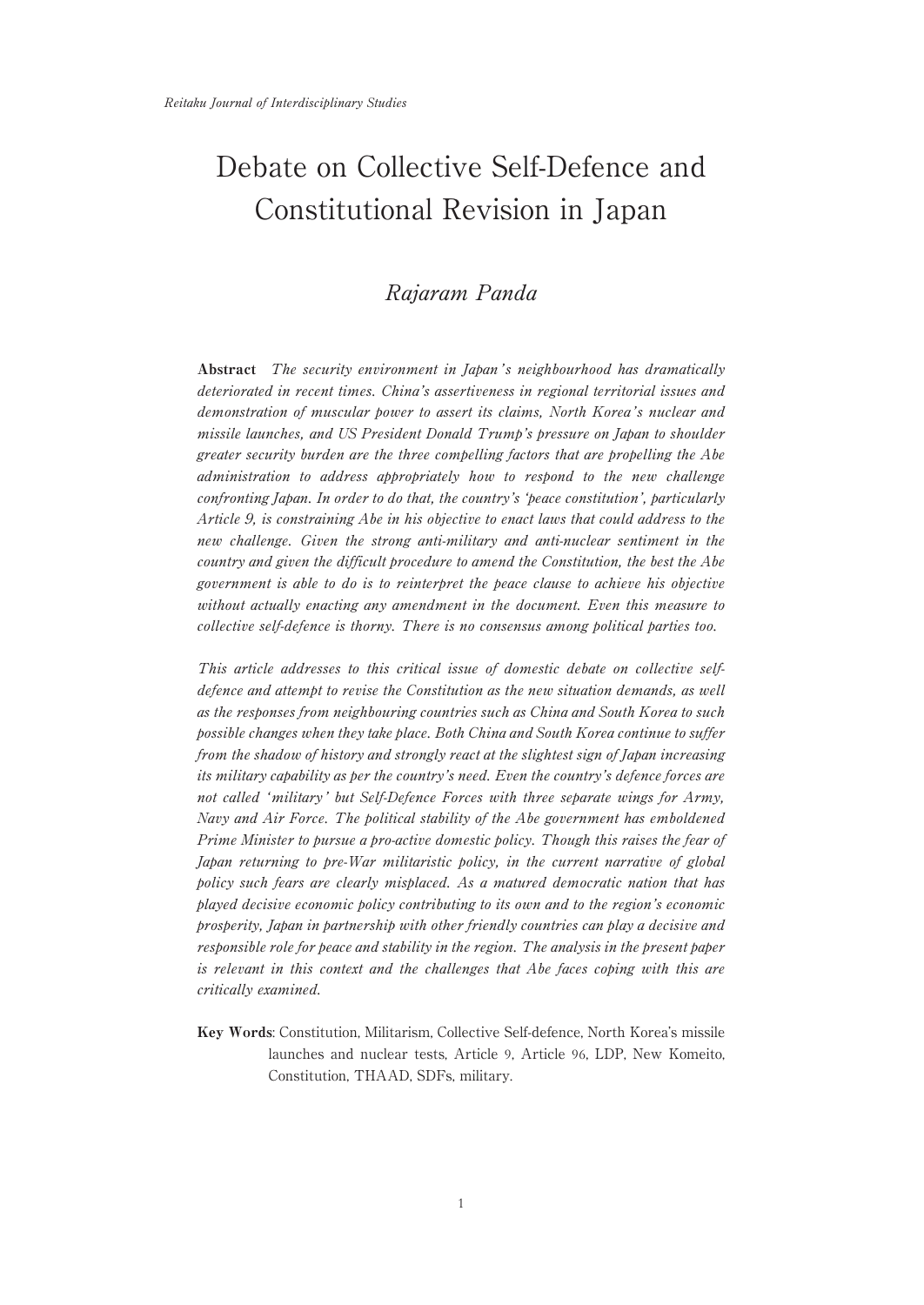## Introduction

In an extremely controversial and massive shift for the country's pacifist stance, Japan's Cabinet took a historic decision on 1 July 2014 "Development of Seamless Security Legislation to Ensure Japan's Survival and Protect its People", that will allow the Japanese government to reinterpret the Constitution allowing limited exercise of the right of collective self-defence. The Shinzo Abe government hoped that the new legislation when passed will enable Japan to coordinate with the United States and other members of the international community, thereby contribute to solidifying Japan's peace and security. Abe further hoped that the constitutional reinterpretation would now help Japan to enhance its deterrent power. He expressed his resolve to "consolidate Japan's path as a peace-seeking nation ". Abe also pledged to establish " a seamless legal framework on national security to protect the lives and daily livelihood of the people".

It was not easy for the Abe government to reach such a historic decision. His Liberal Democratic Party (LDP) had policy differences with its coalition partner, the New Komeito, which wanted the government to pursue a cautious approach on permitting Japan to exercise the right of collective self-defence. But protracted efforts on Abe's part finally led both the parties to find middle ground and reach an agreement. Under the government's reinterpretation of the Constitution, particularly Article 9, Japan will now be able to use the minimum necessary force when there is an armed attack on a foreign country with which Japan has close relations, and that there is a clear danger that the basic rights of the people of Japan are fundamentally undermined.

The question that arises is: why did Abe feel the need for such a foreign policy activism at this point of time? Since the end of World War II, Japan backed by its " Peace Constitution ", adhered to a basic policy of maintaining an exclusively national defense-oriented policy, and not become a military power that could pose a threat to other nations. By observing the Three Non-Nuclear Principles,<sup>1</sup> Japan flourished as an economic power and distributed the economic dividends to its

<sup>1</sup> " Three Non-nuclear Principles ", http: //www. mofa. go. jp/policy/un/disarmament/nnp/. For a detailed discussion on this issue, see Rajaram Panda, "Japan moves a step closer to become a ʻnormal' state-Analysis ", 25 April 2014, http: //www. eurasiareview. com/25042014-japan-moves-step-closer-becomenormal-state-analysis/

Professor (Dr.) Panda is currently Indian Council for Cultural Relations India Chair Visiting Professor at Reitaku University, JAPAN. Disclaimer: The views expressed are author's own and do not represent either of the ICCR or the Government of India. E-mail: rajaram.panda@gmail.com

This paper is based on a revised and expanded text of a Lecture the author delivered at the Faculdades Integradas Rio Branco, Sao Paulo, Brazil, on August 16, 2018. The author wishes to acknowledge support provided by the Reitaku University and The Japan Foundation, Sao Paulo office, for the travel to Brazil and to prepare the paper.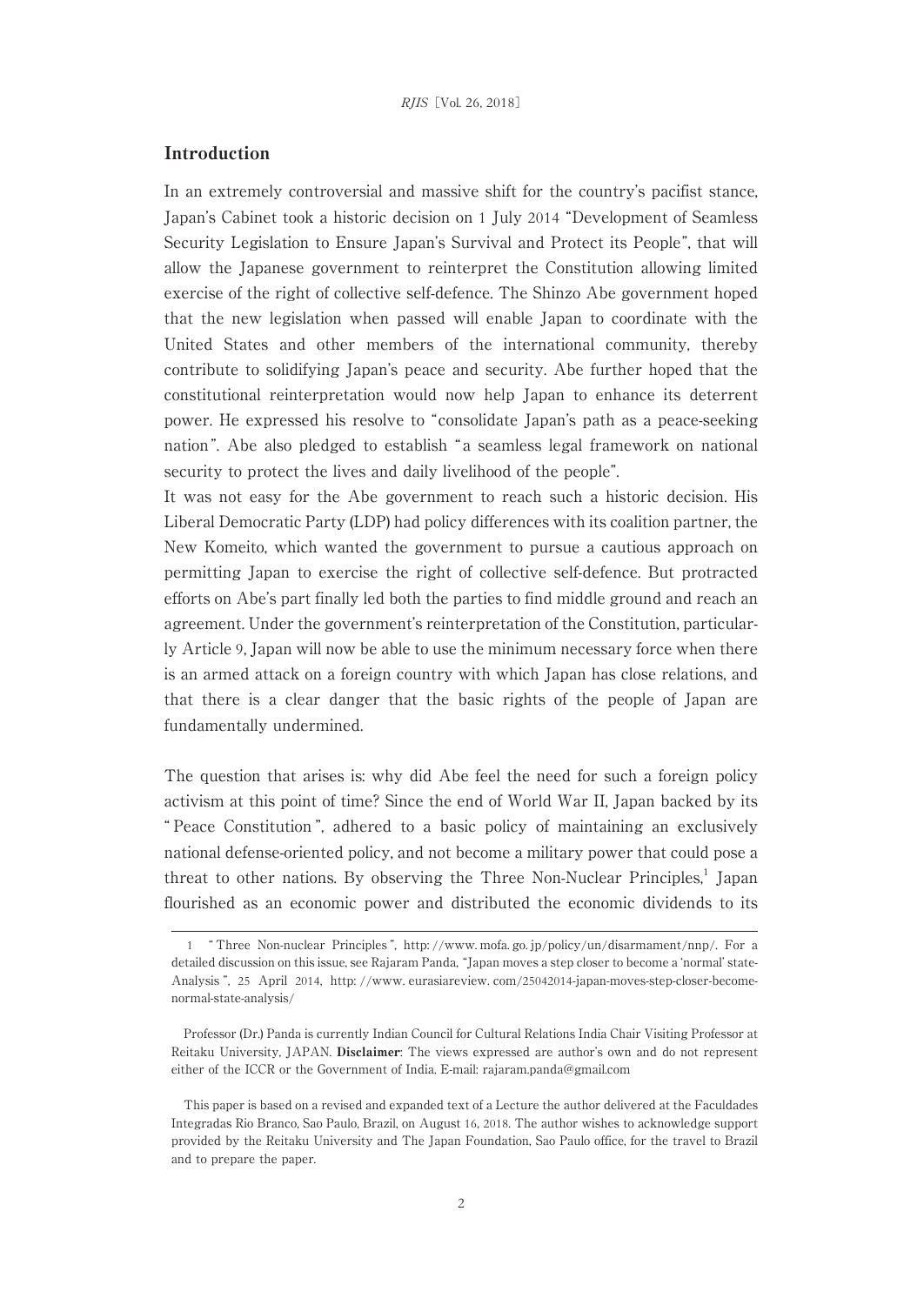people. But since the Constitution of Japan came into operation seven decades ago, the security environment surrounding Japan has dramatically deteriorated, thereby exposing Japan to deal with significant security challenges. China's brazen expansionist policy and toughening stance on territorial issues, and coupled with threat from North Korea's nuclear and missile launches are matters of worry. While acknowledging the so-called "UN forces", an ideal proclaimed in the Charter of the United Nations, with no prospect of realization, the Cabinet decision took cognizance of the shift in the global power balance after the end of the cold war, rapid progress of technological innovation, development and proliferation of weapons of mass destruction and ballistic missiles as well as threats such as international terrorism leading to tensions in the Asia-Pacific region, thereby impacting directly on Japan's security. Moreover, the threats to maritime security either stemming from maritime terrorism, piracy or unilateral decision by a single country to impose its views and violating the United Nations Laws of Sea such as in the South China Sea makes the security in the region more volatile. The Abe administration felt that such a changed situation warranted an appropriate response.

#### Implementing the law

March 29, 2017 marked another significant landmark in Japan's security policy as it marked one year since the Shinzo Abe government enacted the new securityrelated law that significantly broadened the scope of the country's Self-Defense Forces' (SDF) activities, including enabling the limited exercise of the right of collective self-defense. The law also gave the SDF personnel on UN peacekeeping operations greater authority to use their weapons. The law expanded the government's discretion over overseas operations of the SDFs and allowed the SDF to provide logistical support to the militaries of the US and other nations operating across the world. $2$ 

Since Abe came to power in December 2012, Japan has been enjoying a rare spell of political stability since Junichiro Koizumi retired from politics, leading to a spell of what came to be known as 'revolving prime ministers'. This period of political instability came as a serious bottleneck in making legislation on critical issues impinging the country's security. Abe's assumption to power changed this situation and the prime minister could afford to devote responding appropriately to the deteriorating security environment in Japan's neighbourhood.

<sup>2</sup> Rajaram Panda, "Concern over new security law in Japan", The Pioneer Sunday Edition, 9 April 2017, http://www.dailypioneer.com/sunday-edition/agenda/backbone/concern-over-new-security-law-injapan.html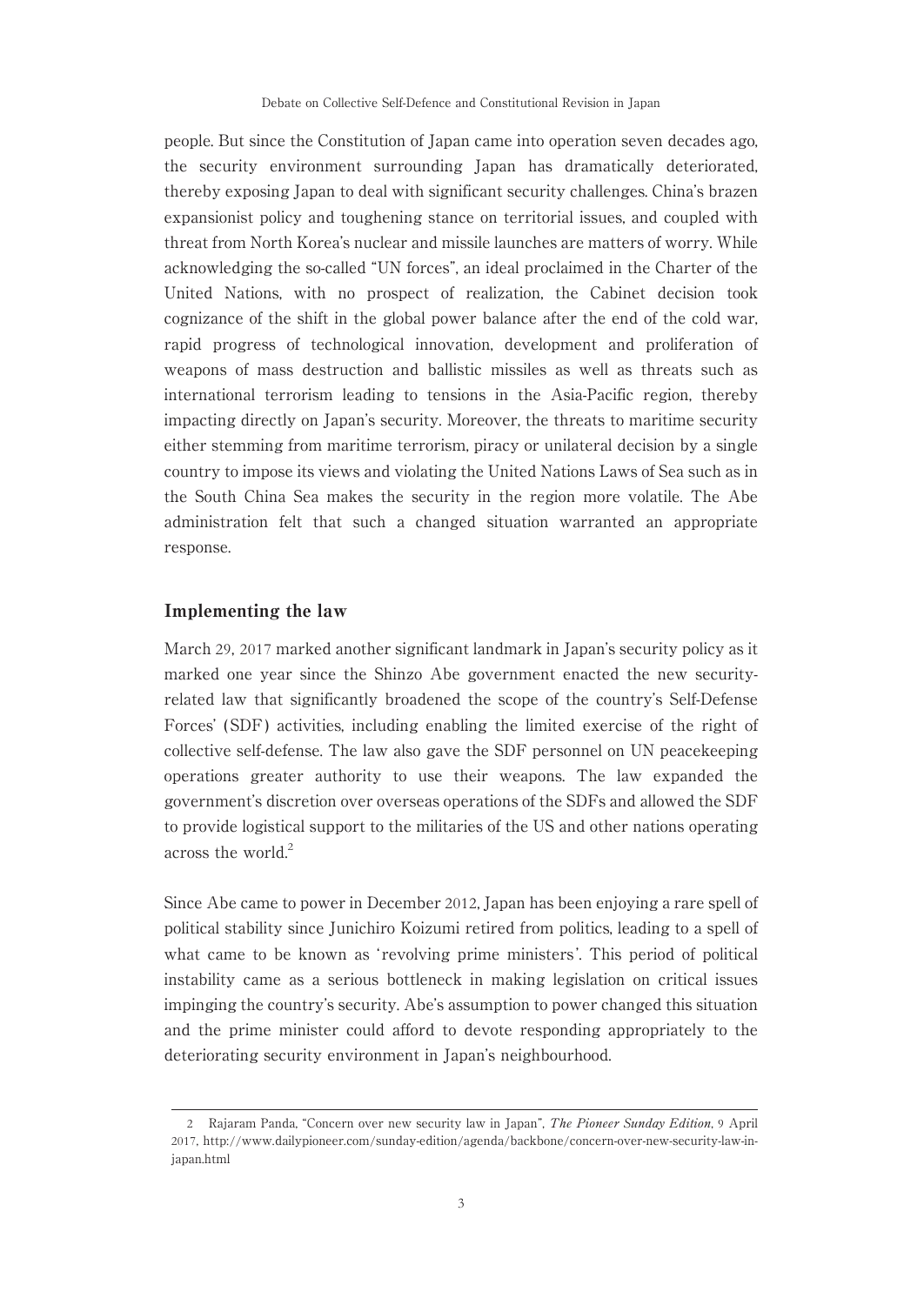The issue of the new security legislation remained controversial domestically since the time the idea was mooted. Though Japan's national security remains vulnerable to perceived threats from North Korea's missile launches and China's belligerence on regional issues, the Japanese peoples are unprepared to accept their country to take the burden to defend the country by themselves. They prefer to rely on the US security umbrella so long as the Security Treaty remains in force.

In the meantime, Japanese media is divided on Japan's new security laws. While the Yomiuri Shimbun seemed to endorse Abe's pro-active move, Asahi Shimbun is sceptical of Japan's new laws, seen as a departure from the nation's pacifist stance. Even some political parties are opposed to the new security law. Many lawsuits have been filed across the nation to have the court declare the legislative package to be "unconstitutional". With strong public disapproval, the legislation's future looks uncertain.

## Post-Trump situation

This situation has somewhat changed after Donald Trump took over the US Presidency. He has demanded greater security burden from the allies−Japan and South Korea−by way of paying more to the cost of US forces stationed in the bases. He made further controversial statement that the allies might even think of acquiring their own nuclear weapons to defend their countries. Such statement was alarming to the people in both Japan and South Korea, though emboldens the hardliners and conservatives to demand for revisiting their nuclear options. The situation however during the pre-Trump era was not dramatically different as the clamour for revising the nuclear policies existed but was dormant. That voice gets more currency now.

How has Japan been able to use this new law for the country's security during the past one year? And what changes have occurred in the security environment in Japan's neighbourhood? Without doubt, threats from North Korea's nuclear and missile development programs have increased. The firing of a series of missiles by North Korea, latest being in August and again in November 2017, many of which landed in the Japanese waters is a matter of concern for Japan. The SDF has a legitimate right under the new law now to monitor the Sea of Japan. The Maritime SDF of Japan can now engage its Aegis-equipped vessels round the clock to intercept any incoming missiles. If tensions heighten, Aegis destroyers from the US Navy's  $7<sup>th</sup>$  Fleet will also jointly monitor the situation. Even here, there are various interpretations on the use of force.

Before the new security law came into force, if a US ship involved in surveillance or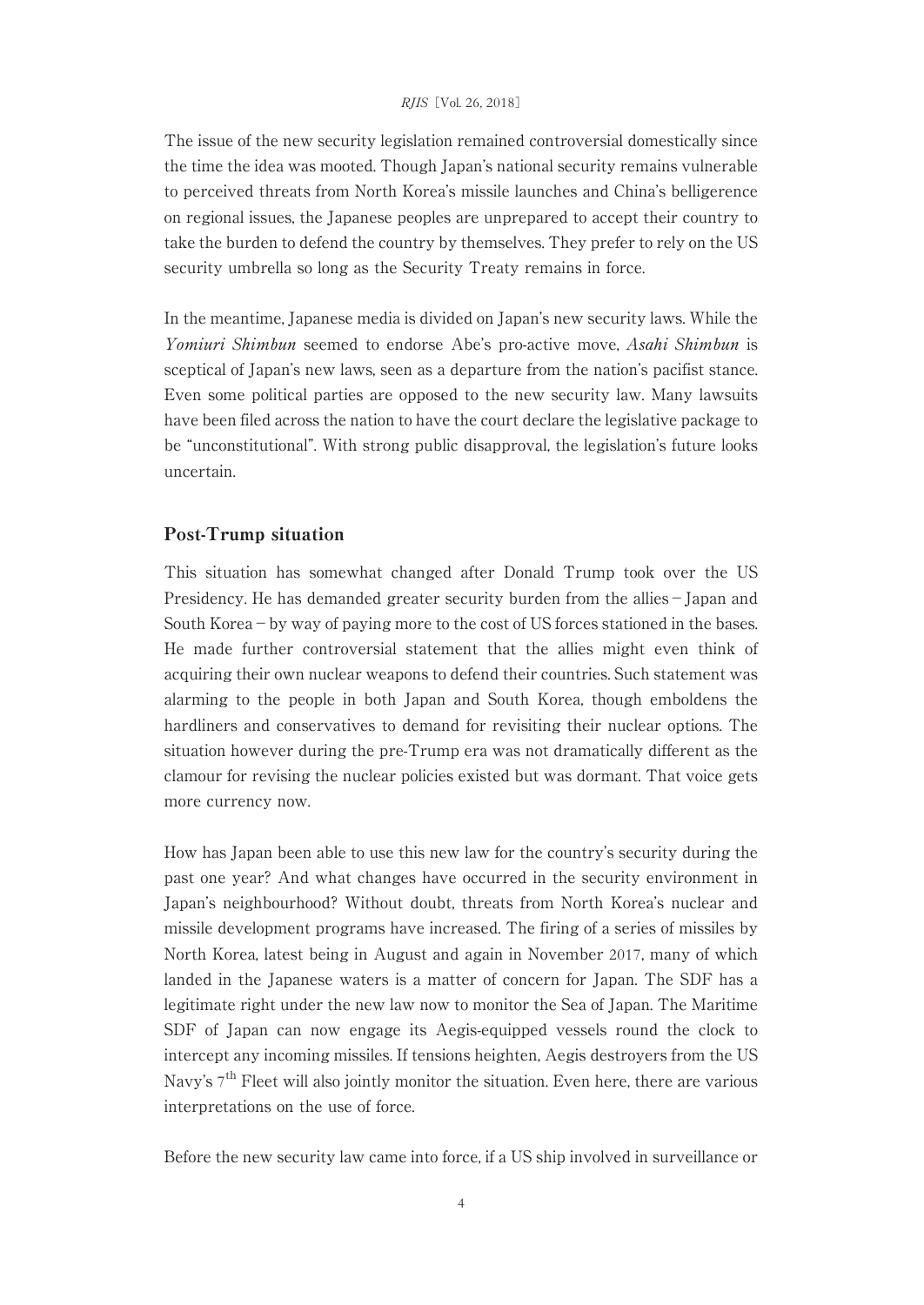patrols for the defence of Japan was attacked, Japan was unable to defend that ship unless Japan itself came under armed attack. The new law now enables the MSDF to protect US vessels even in peacetime. The scope was expanded, according to which MSDF can counterattack to protect weapons and other equipment of other nations from being destroyed while in missions to defend Japan.

The urgency to operationalize the new security law with vigour was felt following the missile launch by North Korea on 6 March, three of which landed inside Japan's exclusive economic zone. The information obtained from Aegis ships and radars across Japan were displayed on a larger screen in the underground centre at the Air Self-Defense Force's Air Defense Command headquarters inside the base. The alarm was felt across the region when Pyongyang announced that the missiles were an exercise by a unit tasked with launching an attack on US forces based in Japan, thereby posing a threat both to Japan and the US.

Japan is seized of the reality that North Korea is capable of hitting Japan within 10 minutes of firing a missile. This led to seamless coordination between Japan and the US to share information in peacetime to joint operations in potential emergencies. Therefore an Alliance Coordination Mechanism mandated to closely coordinate between the SDF and the US military was put in place. It remains unconfirmed that Pyongyang has succeeded in miniaturizing a nuclear warhead capable of fitting it onto a ballistic missile but the pace in which it is making advances on the weapon system, the days are not far off when that becomes a reality. Japan, the US and South Korea shall then face the real nightmare. North Korea's advance in nuclear program can no longer be seen as a far-fetched dream.

## Increased heat from North Korean threat

In the latest escalation of tensions on the Korean Peninsula and the extended neighborhood of Northeast Asia, North Korea fired another ballistic missile on July 4 that landed in Japan's exclusive economic zone (EEZ) in the Sea of Japan. This was the fifth such missile fired by North Korea that landed in Japan's EEZ, the last one being on May 29.

Each time North Korea launches a ballistic missile, it is an indication of having made further advances in its missile capabilities. The one fired on July 4 July flew for about 40 minutes and travelled around 930 kilometers. It was the  $10<sup>th</sup>$  occasion in 2017 that North Korea fired a ballistic missile. On 8 June, it fired several surface-toship cruise missiles, as well.

Following this most recent missile launch, North Korean state television claimed it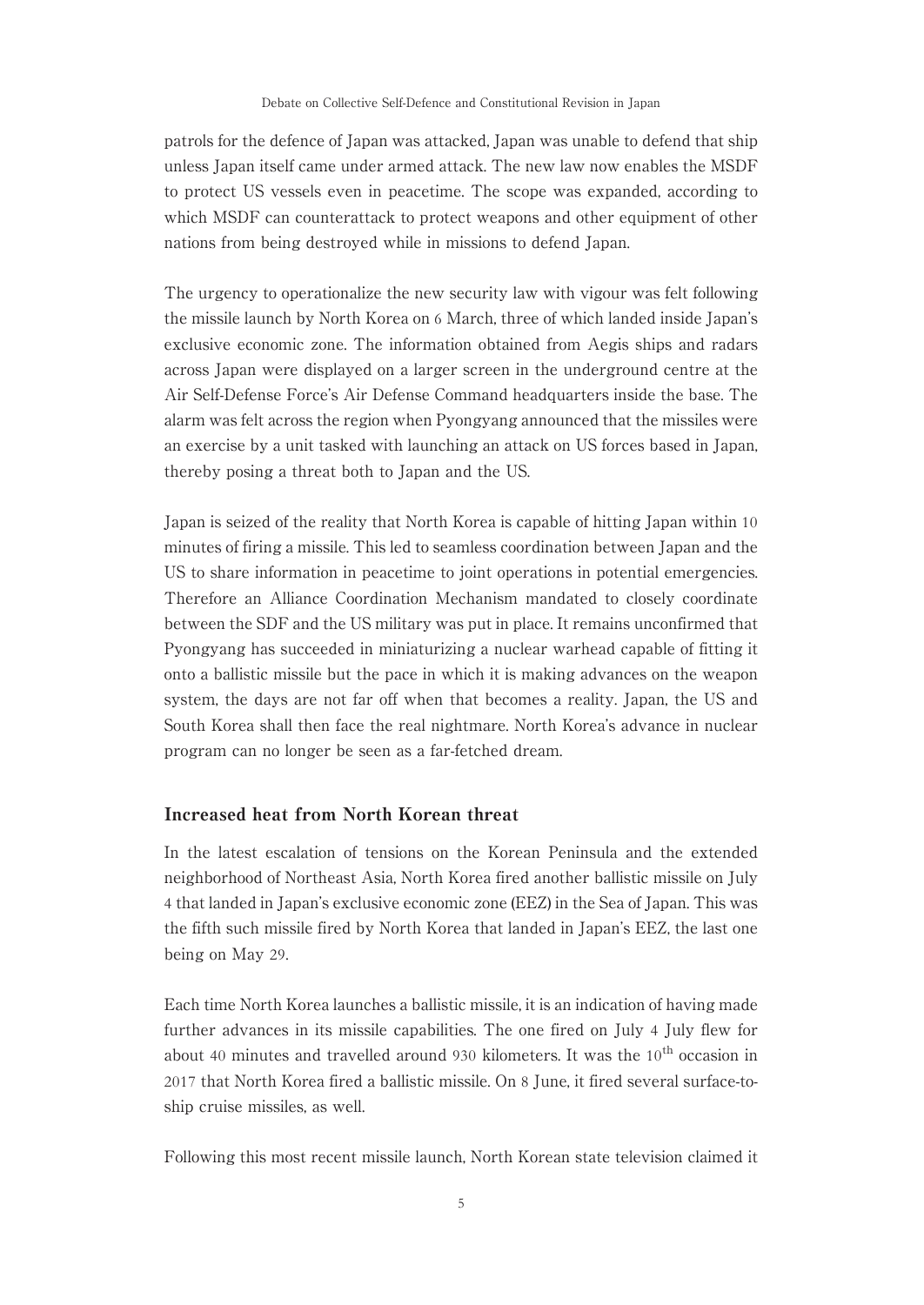successfully tested its first intercontinental ballistic missile (ICBM) and that it could hit targets anywhere in the world. North Korea said the Hwasong-14 missile, whose launch was overseen by Kim Jong-un, reached an altitude of 2, 802 km and flew 933 km for 39 minutes before hitting a target in the sea. North Korea further boasted it was now "a full-fledged nuclear power that has been possessed of the most powerful intercontinental ballistic rocket capable of hitting any part of the world. " North Korea believes that this capability will enable the country to "put an end to the US nuclear war threat and blackmail" and defend the Korean Peninsula. Subsequently, North Korea conducted the sixth nuclear test and launched two ballistic missiles in August 2017 that flew over Japan's northern island of Hokkaido. Each of these missiles had greater potency than missiles fired before.

## Varying Opinions

Pyongyang's claims are suspect. Though the country has made considerable advances in its nuclear and missile capabilities, some experts believe it does not have the capability to accurately hit a target with an ICBM, or miniaturize a nuclear warhead that can fit onto such a missile. Russia too cast doubt on North Korea's assessment and said the missile reached an altitude of 535 km and flew about 510 km. While the US military's Pacific Command claimed it was an ICBM, military experts in South Korea believe Pyongyang fired a new type of medium-to-longrange missile called a Hwasong-12, which was also launched on May 14. The South Korean military believes that if the missile was fired on a normal trajectory, it could travel as far as 4, 500 to 5, 000 km. US Secretary of State Rex Tillerson also confirmed the missile launched was an ICBM and that it represents a new escalation of the threat to the US, its allies and partners, and the world.

North Korea claims it has developed an ICBM that can carry a large nuclear warhead. This triggered demands for global action that would hold it accountable for pursuing nuclear weapons. Kim Jong-un's claim that the test completed his country's strategic weapons capability−which includes atomic and hydrogen bombs and ICBMs−has the potential to alter permanently the balance of power in East Asia. Given the pace with which North Korea is making advances in missile and nuclear technology, it is difficult to doubt that Pyongyang has made a quantum leap in its military reach. On a flatter trajectory, the missile could threaten all of Alaska. The test successfully verified the technical requirements of an ICBM in stage separation, the atmospheric re-entry of the warhead and the late-stage control of the warhead.<sup>3</sup>

<sup>3</sup> Rajaram Panda, "The Challenge of Stopping North Korea's Saber-rattling ", Global Asia Forum (Seoul), 13 July 2017, https://www.globalasia.org/bbs/board.php?bo\_table=forum&sca=Global + Asia + Forum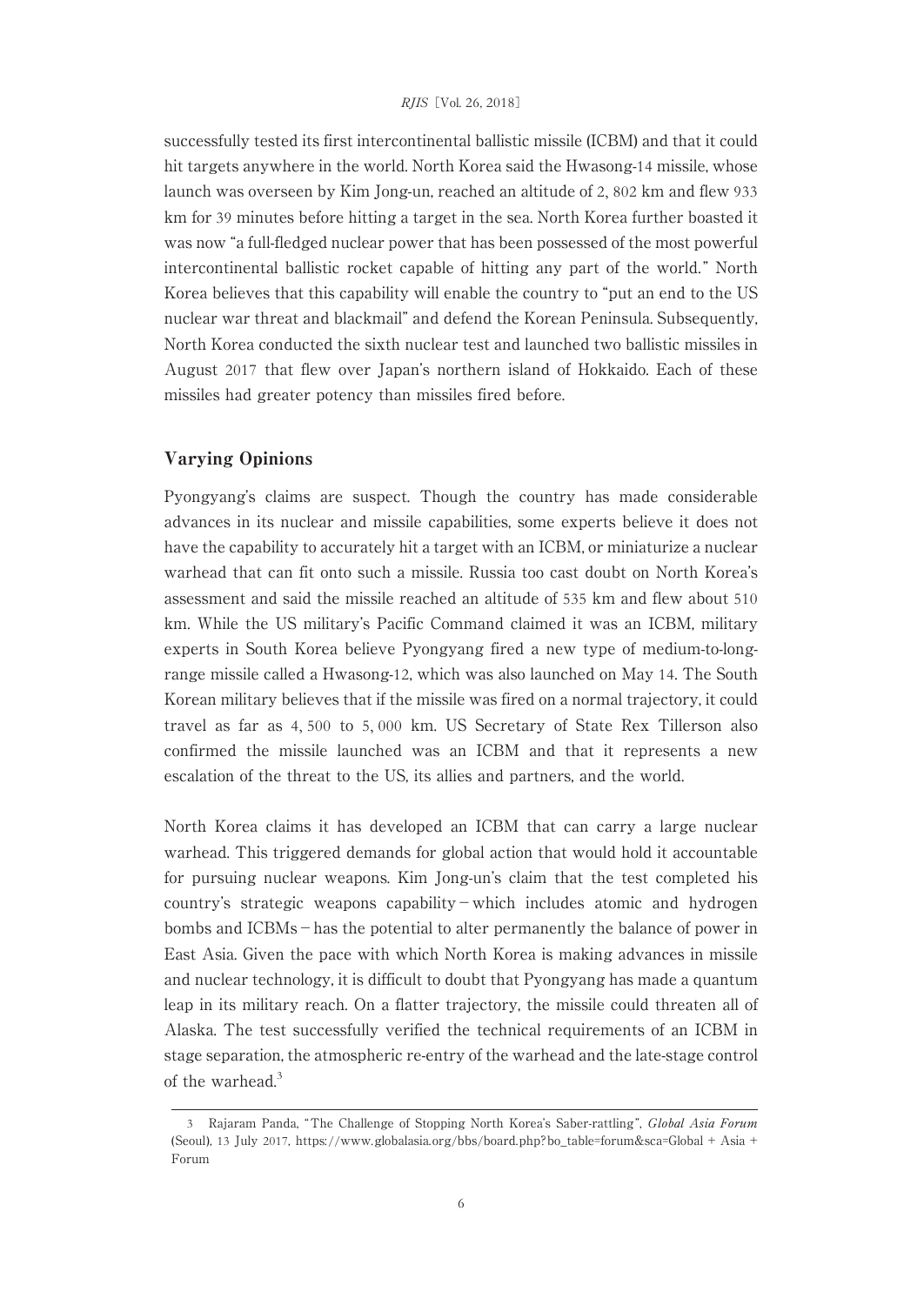The North Korean threat poses a huge challenge to Trump and his Asian allies. Even while Kim Jong-un remains undeterred and continues to defy the international community through such provocative acts, Trump too has taken a bellicose position, having run out of patience with Beijing, announcing that all options, including a military strike, are on the table, if North Korea does not change its behavior. At the same time, he has said that military action would be a last resort and that sanctions and diplomatic pressure were the preferred course. Though Pyongyang's acts have unnerved Japan, Prime Minister Abe held a meeting of his National Security Council to assess the security threat and deferred a decision to activate the J-Alert emergency warning system after it was concluded that there was no possibility of the missile reaching Japanese land or waters. Japan's SDF also did not take any specific measure to intercept the missile.

Much hope rests on China to exercise its influence on North Korea to change course. But China is either incapable or unwilling to exert any pressure on Pyongyang owing to its own strategic compulsions. US President Trump is unwilling to wait for China to cooperate. Having taken North Korea threat seriously, Trump is reviewing his policies towards the North, including consideration of military options that could include pre-emptive strikes and cyber-attacks. Being geographically close to North Korea, Japan feels the heat and intends to keep in step with the US and ramp up the pressure on North Korea.

With no sign of cooperation from Beijing, Trump has declared that if needed, the US will act unilaterally to deal with the threat of a nuclear North Korea. When Chinese President Xi Jinping visited the US for a summit meeting with Trump on 6 April, Trump urged Xi to put pressure on North Korea to give up its nuclear and missile programs. Undeterred, Pyongyang fired an intercontinental ballistic missile on 4 July capable of hitting the US mainland. It remains unclear, however, what possible actions Trump has in mind to deal with North Korea if China is unwilling to help.

China is North Korea's only international ally. But China fears a possible unified Korea would bring US troops close to its border, besides millions of refugees from North Korea crossing into Chinese territory. Though China joined other nations in imposing sanctions and banned coal imports from North Korea till the end of 2017, these are cosmetic responses to please the outside world. Further details on this are beyond the scope of this paper. That said, the North Korean issue remains alive for Japan and other stakeholders to grapple with.

#### Japan still faces limitations

Even though the North Korean ICBM fired on 4 July in Japanese water exposing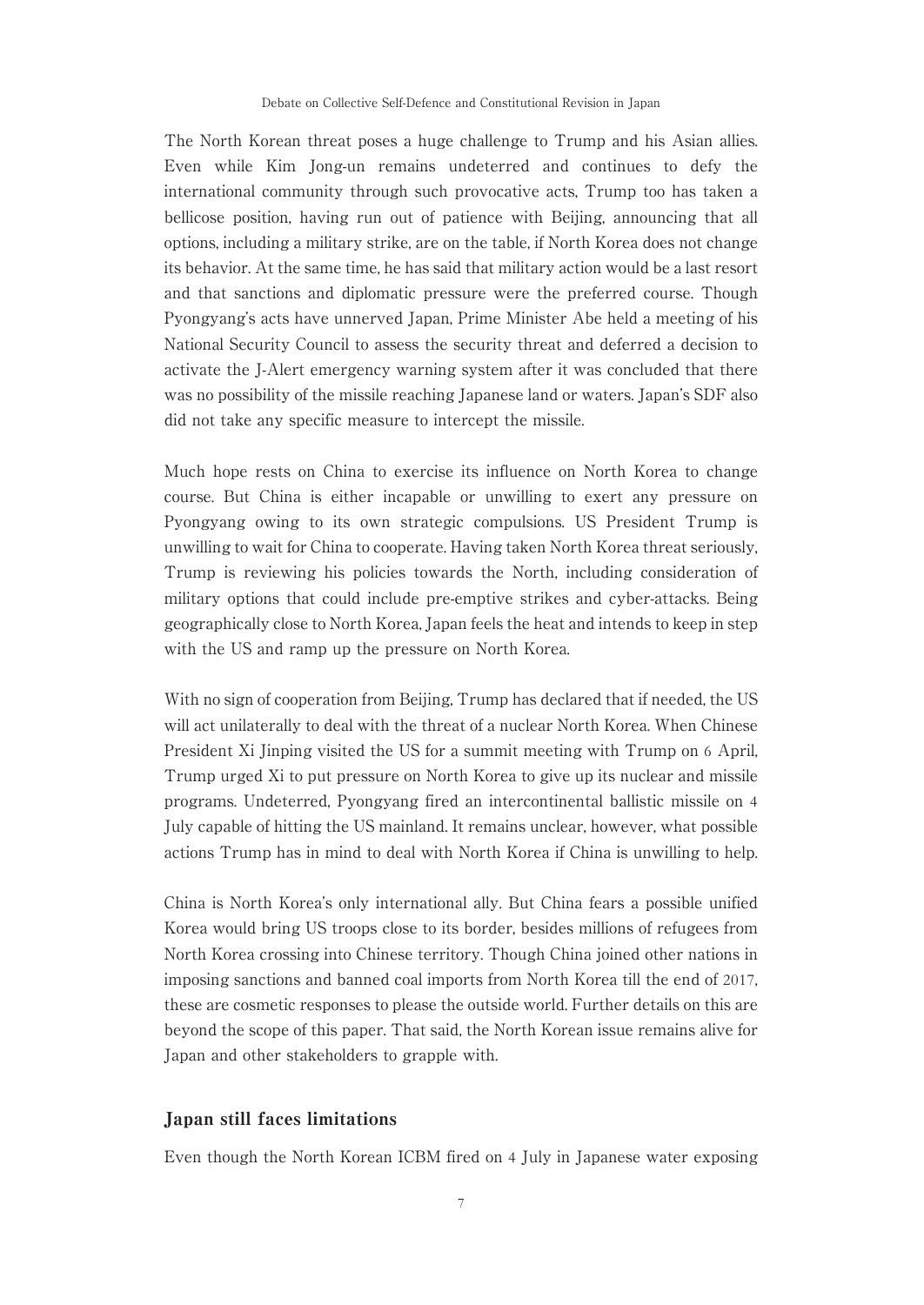Japan's vulnerability, Japan still remains unclear on what sort of response it would adopt if the same kind of missile flew over Japan in the future to target the mainland US. The prospect of an ICBM fired by North Korea in the future flying through the sky over Japan and towards the US became a more realistic possibility after the US confirmed that the missile fired was an ICBM. The missile firing of August 2017 proved that. Though Japan's security-related legislation came into force in March 2016 making legally possible for Japan to intercept such a missile, Japan can only conduct such an operation under strict conditions. High technological barriers also need to be overcome.

The legislation of March 2016 incorporated three new conditions on the use of force set forth by the Cabinet decision of July 2014 to reflect a change in the interpretation of the Constitution. These conditions are  $(a)$  an armed attack occurs and threatens Japan's survival; (b) there are no other appropriate means to protect Japan's people; and  $(c)$  use of force is restricted to the minimum necessary. Japan shall be able use force and shot down a ballistic missile heading toward the US only if these three conditions are met.

In a hypothetical situation that also looks realistic in the background of missile launch of 4 July, if North Korea fires another ICBM targeting Hawaii, home of the headquarters of the US Pacific Command, which the US would use as a base for launching operations to respond to a contingency on the Korean Peninsula, it would fly over Japan. Even with the new security legislation in force, the government of Japan is unsure if it could legally intercept such a missile in such a scenario. However, if war broke out between the North Korea one side and South Korea and the US on the other, and the government in Japan deemed that the country's survival was in danger under the three conditions, it would be within its legal rights to intercept such a missile as a self-defensive measure. By contrast, Japan could be legally prevented to shoot down a North Korean ICBM suddenly launched towards the US in peacetime.<sup>4</sup>

Japan has also to overcome technological and capability problems. While the US has deployed the Terminal High Altitude Area Defense (THAAD) battery system in South Korea amidst a lot of controversy, the same is not the case with Japan. Japan's current missile defence system centres around Aegis destroyers equipped with SM-3 interceptor missiles that can shoot down a target outside the atmosphere up to a maximum altitude of about 500 km. The ability of SM-3s to shoot down a ballistic missile is limited to the point as it begins to fall from its highest point after it

<sup>4</sup> "Japan's odd of intercepting N. Korean ICBM unfavourable", Yomiuri Shimbun, 6 July 2017, http: //the-japan-news.com/news/article/0003803746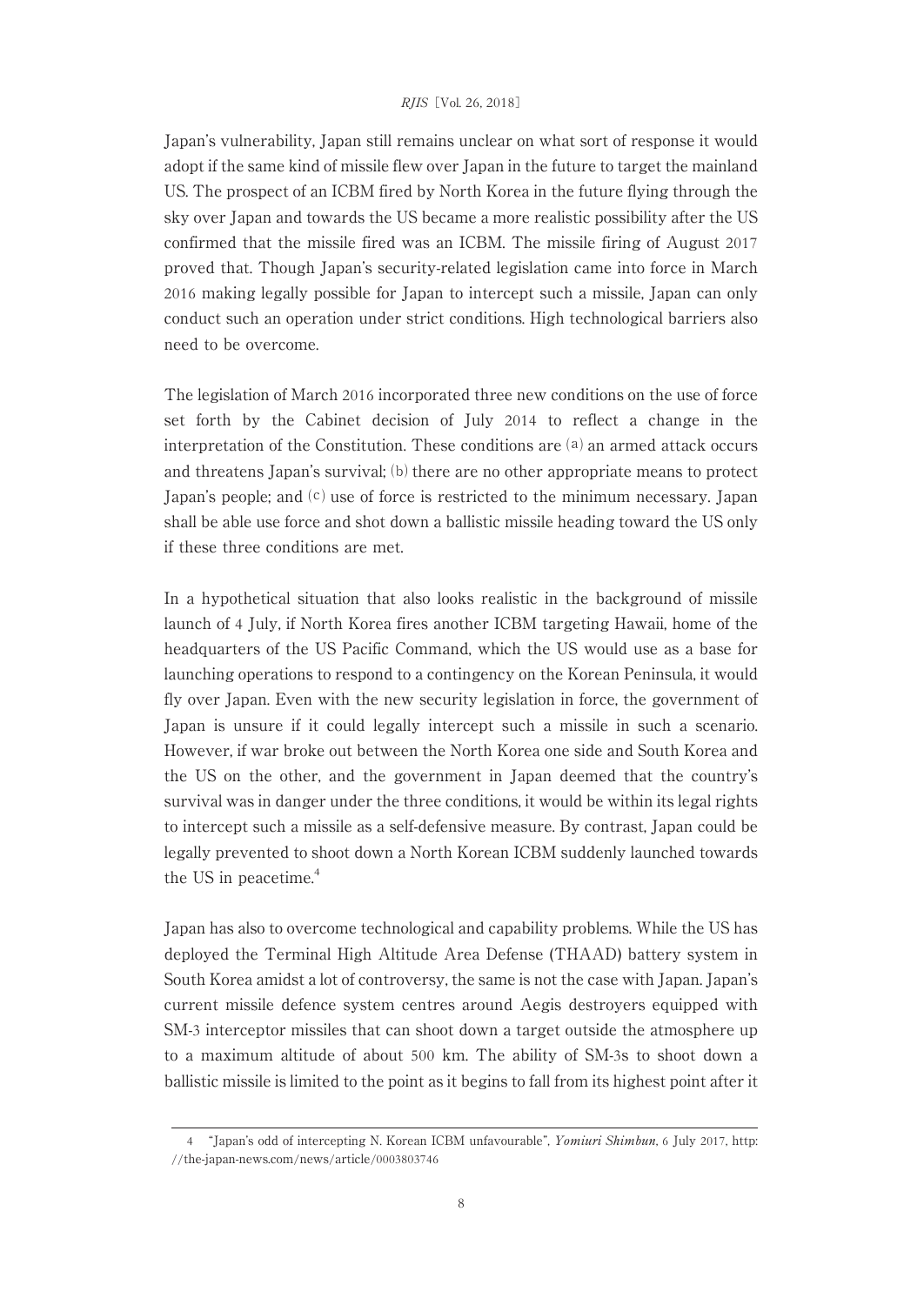flies through the air in a parabolic trajectory. But if North Korea fires an ICBM aimed at the US it would have an increasing altitude at a high speed when it passes through the sky over the Aegis vessels stationed in the Sea of Japan. So, the capacity of the SM-3 interceptor missiles to neutralise an ICBM remains limited. " The possibility of shooting down an ICBM likely would be increased if Aegis vessels were stationed in the Pacific Ocean and equipped with the SM-3 Block IIA interceptor missiles being developed by Japan and the United States. These missiles will be able to shoot down a target at an altitude of more than 1, 000 kilometers".<sup>5</sup>

#### Debate on Revising Article 9 of the Constitution

The above limitation and constraint brings into discussion the issue of constitutional revision, especially Article 9. Ever since Japan's constitution was promulgated 70 years ago, no single change in the document has ever been made. However, Prime Minister Abe wants to change this trend and has resolved to complete the process before the end of his time in office. The document adopted under the US occupation had changed the balance between the state and Japanese society as well as the trajectory of Japan's relations with the world. Abe wants to change this so as to reflect the current world situation and set the date 2020 to coincide with the Tokyo Olympics the same year. His reasoning is like the Tokyo Olympics of 1964, the coming Olympics would be rebirth for Japan and wants to link this prospect of a renaissance for Japan with constitutional revision. In focus is to amend the "no war" clause in Article 9 by adding reference to the constitutionality of the nation's Self Defence Force.<sup>6</sup>

Abe's task is not easy. While the opposition decries his focus on the nation's military, there is no consensus even within the ruling LDP. Even before initiating any move to alter Article 9, Article 96 that sets forth the revision process needs to be amended.<sup>7</sup> The first step in any attempt to revise an Article of the Constitution is

<sup>5</sup> Ibid.

<sup>6</sup> Sheila A. Smith, " Japan's Constitutional Debate Accelerates ", 5 May 2017, https: //www. cfr. org/blog-post/japans-constitutional-debate-accelerates? cid=nlc-japan-spotlight\_on\_japan-summer\_2017 link11-20170711&sp\_mid=54462117&sp\_rid=cmFqYXJhbV9wYW5kYUB5YWh. Article 9 says: ⑴ Aspiring sincerely to an international peace based on justice and order, the Japanese people forever renounce war as a sovereign right of the nation and the threat or use of force as means of settling international disputes. ⑵ In order to accomplish the aim of the preceding paragraph, land, sea, and air forces, as well as other war potential, will never be maintained. The right of belligerency of the state will not be recognized.

<sup>7</sup> Article 96 says: ⑴ Amendments to this Constitution shall be initiated by the Diet, through aconcurring vote of two-thirds or more of all the members of each House and shall thereupon be submitted to the people for ratification, which shall require the affirmative vote of a majority of all votes cast thereon, at a special referendum or at such election as the Diet shall specify. ⑵ Amendments when so ratified shall immediately be promulgated by the Emperor in the name of the people, as an integral part of this Constitution.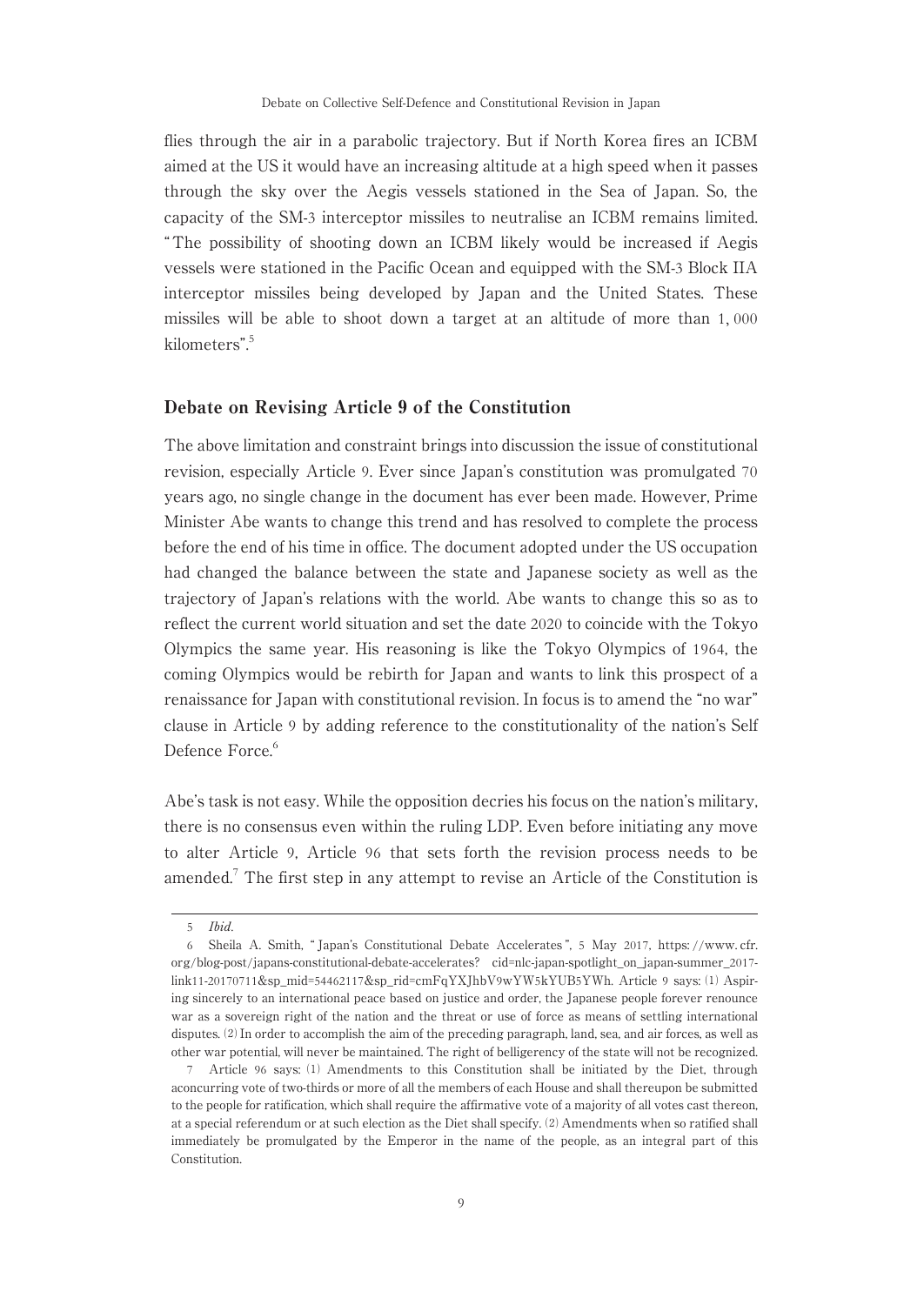that the proposal has to be passed by both the houses of the Diet with a two-thirds majority. If the proposal is passed, the second step will be to put the proposal for a national referendum in which majority of the eligible voters of the country must endorse before the amendment takes effect. Given the reservations among the various political parties, including those by some within the ruling party, on tampering Article 9, and also given the strong anti-militaristic stance of the people, it seems that Abe's objective is destined to be unrealisable. The structural obstacles of Article 96 remains a subject of heavy domestic political contestation and limit Abe's ability to alter Article 9. Despite the LDP has remained the dominant political party for most of Japan's post-War history and having constitutional revision written into its 1955 founding charter, no one LDP prime minister has succeeded. Abe could be no different, though he would leave a legacy for his efforts to bring some change, though unsuccessfully.

Any attempt to revise Article 9 by the Abe administration is likely to be seen critically in China and South Korea in the prism of history's shadow. Even within Japan, there are deep passions in the Japanese people about the constitution's influence on the society and they will be unwilling to see any change. For them, the constitution has served Japan's interest well in the past 70 years and they see no reason to tamper with it. For them, the trust in the security alliance with the US for the nation's security is paramount, no matter threats from North Korea has heightened in recent times.

With Abe being serious in his attempt to achieve his objective, the coming three years are going to witness intense debate and political discussions among all spectrums in the Japanese society on their future positions. Besides political parties, even religious groups in Japan are reorganising around the prospect of revising the constitution. Amidst modernity, religious movements have remained a part of the Japanese society since the Meiji Restoration, though their influence might have waned. But their power to influence even a small segment of population cannot be ignored.<sup>8</sup>

Other scholars also tend to compare the way Japan has approached revision with other constitutional democracies. For example, David Law of Washington University examined three popular misperceptions about the Japanese constitution.<sup>9</sup> Law argues that it has been the desire of the conservatives to amend

<sup>8</sup> Helen Hardacre, "Political Realignment Among Japan's Religions", 15 May 2017, https://www.cfr. org/blog-post/helen-hardacre-political-realignment-among-japans-religions? cid=nlc-japan-spotlight\_on\_ japan-summer\_2017-link12-20170711&sp\_mid=54462117&sp\_rid=cmFqYXJh

<sup>9</sup> David Law, "Three Popular Misperceptions About the Japanese Constitution", 9 May 2017, https: //www. cfr. org/blog-post/david-law-three-popular-misconceptions-about-japanese-constitution? cid=nlcjapan-spotlight\_on\_japan-summer\_2017-link16-20170711&sp\_mid=54462117&sp\_rid=c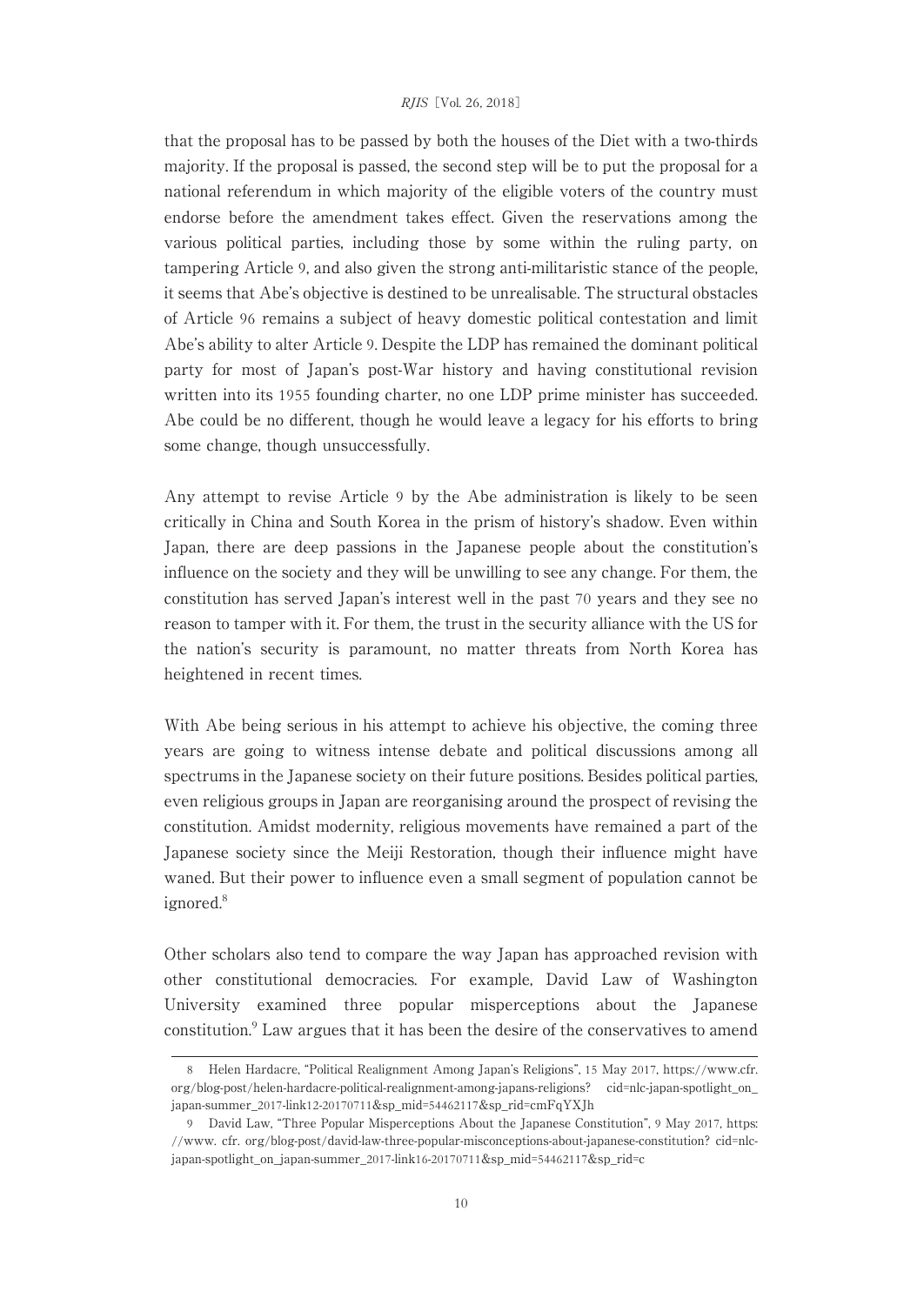the post-war constitution, especially the strict commitment to pacifism enshrined in Article 9, since the day it came into force. The three misperceptions that Law mentions are  $(a)$  that the constitution is too difficult to amend,  $(b)$  that it is obsolete and therefore in need of amendment, and  $(c)$  that it was imposed by the US Occupation forces and therefore illegitimate. All three points have arguments in their favour or against and both have merits.

The first misperception, according to Law, is that though no other constitution in the world has lasted longest without amendment than the Japanese constitution of 1947, in a democratic set up it is up to the people if they want amendment to the document. In Japan's case, the peoples have found good reason not to tamper with a document that laid the foundation for decades of peace and prosperity. But in view of the needs of the changing time, the LDP-led Abe government wants to push through amending Article 9 but is unable to secure that. The truism is opinion polls reveal that Japanese people consistently have shown little appetite for the kinds of changes long sought by the LDP. So long as Article 96 that requires popular ratification of constitutional amendments remains in force, all efforts by the LDP would remain stymied. If any move by any political party to amend any article does not have endorsement of the majority of people, it would be inadvisable for the government to push through unpopular changes. In a democracy, the will of the people is always supreme.

The second misperception, argues Law, is though Japan's constitution has lasted a long time without any amendment, the argument to see it obsolete is invalid. According to him, the document was far ahead of the time when drafted as it conforms to the global norms of embracing human rights and non-violent settlement of international disputes and therefore epitomises the deep commitment to international norms and international law. Therefore, the argument that the constitution has become obsolete is incorrect.

The third misperception, says Law, is the belief that the constitution was "imposed" on the Japanese people. True, the document was initially drafted by a small group of Americans working in total secrecy under the command of General Douglas MacArthur, and the Japanese government was not given the liberty to reject the basic principles of the document, such as demilitarisation, popular sovereignty rather than imperial rule, and respect for human rights. But the fact that the Japanese people at that time wanted the kind of a draft constitution that was on offer and therefore to say that it was "imposed" is subject to interpretation in the current political discourse. In fact, when the cabinet's own draft of the constitution, known as the Matsumoto draft<sup>10</sup>, was leaked, it met with overwhelming negative reaction from the Japanese public. The Japanese people wanted a new document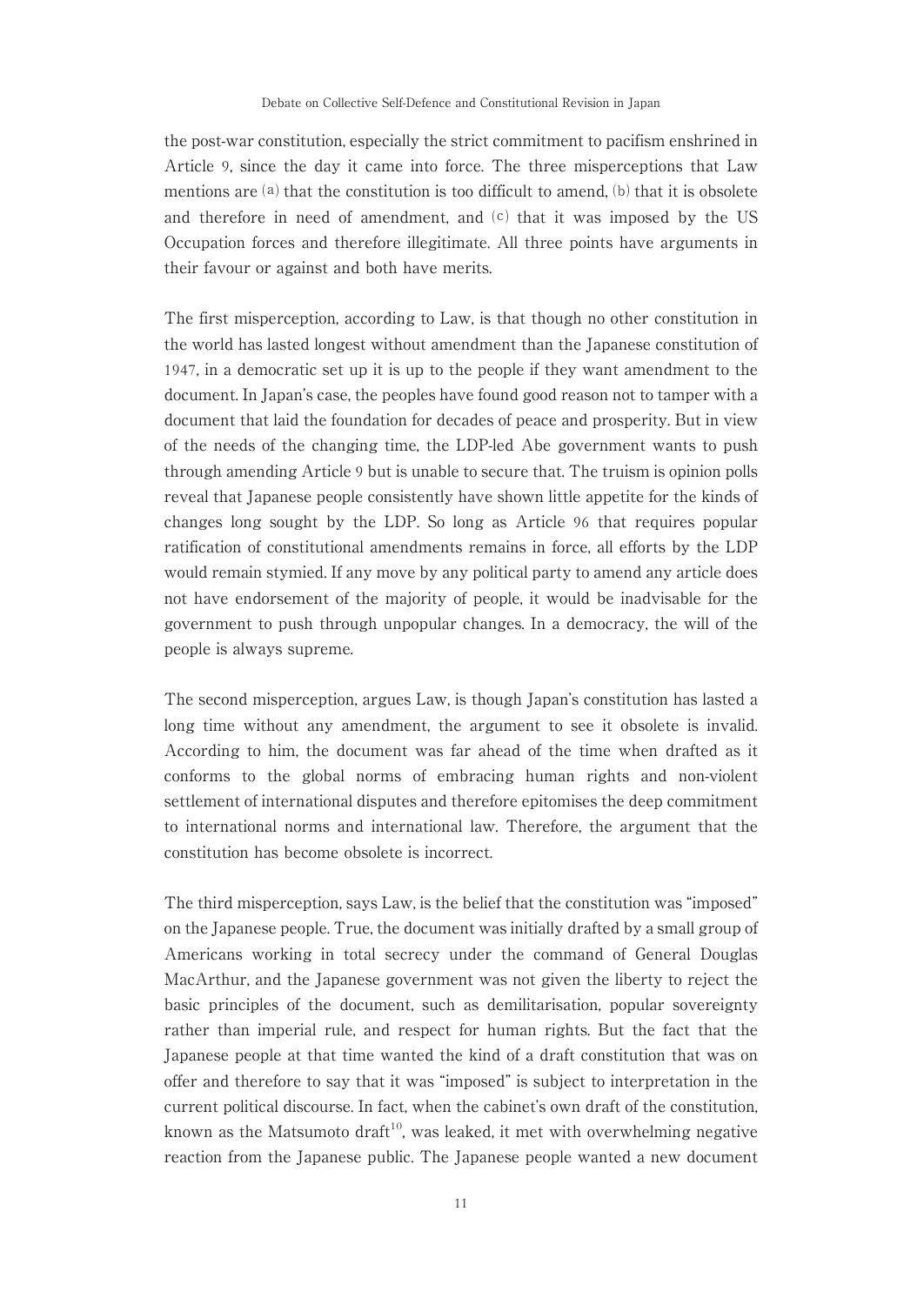that was fundamentally different that would not allow a repeat of the war policy and therefore the American draft was found appropriate. The leaked Matsumoto draft was no more different than the old Meiji Constitution, barring cosmetic changes. This was unacceptable to the general public.

It seems that the draft produced by Japan's Shidehara cabinet was unacceptable by the people and it was only then Gen MacArthur intervened to produce a document that the people could embrace.<sup>11</sup> Law observes that polls conducted before and after the constitution was adopted showed that the Japanese people wanted a constitution that would reduce the role of the emperor to a purely symbolic role, expansion of the powers of the Diet, abolition or reform of the House of Peers, greater responsiveness to the will of the people, and greater protection for individual rights and freedoms.<sup>12</sup> While the Matsumoto draft lacked all of these, the American draft included all these expectations of the people. MacArthur's approach demonstrated utmost respect for the wishes of the Japanese people. When the issue of referendum on the constitution was raised, Prime Minister Shigeru Yoshida lacked argument against it as he conceded that the Japanese public opinion was opposed to any revision of the new constitution. Under the circumstance, MacArthur's insistence upon a popular ratification requirement for constitutional amendments empowered the Japanese people to prevent their political leaders to usurp power ever in the future. That makes Article 96 extremely significant and a check on the leaders on tampering with the constitution.

Professor Adam Liff of Indiana University argues how Abe's reinterpretation of the Article 9 to allow for collective self-defence has affected the operations of Japan's military. Though attempts have been made in the past to "shift the goal posts", Abe's attempt is the first that makes it significant during the past 70 years.<sup>13</sup> Yet, the effective interpretation of Article 9 is " subject to significant constraints ". However, Abe has succeeded in making incremental changes in advancing Japan's defence posture overseas in response to the changing security environment in Japan's neighbourhood. Abe allowed first the massive helicopter carrier Izumo to escort a US Navy supply ship in May  $2017<sup>14</sup>$  and then sent the same carrier to take part in the Japan-US-India trilateral naval military drills in the Bay of Bengal in the first week of July 2017, thereby expressing its willingness and ability to project

<sup>10</sup> For the draft prepared by Joji Matsumoto and other proposals by constitutional experts, see http: //www.ndl.go.jp/constitution/e/shiryo/03/074shoshi.html

<sup>11</sup> For the background on the debate on various drafts on the constitution during the cabinet of Kijuro Shidehara leading to its birth, see, http://www.ndl.go.jp/constitution/e/etc/glossary.html

<sup>12</sup> For an exhaustive discussion on this issue, see John M. Maki, Japan's Commission on the Constitution: The Final Report (2017), University of Washington Press, 423 pp.

<sup>13</sup> Adam Liff, " Seventy Years of Shifting Goal Posts ", 10 May 2017, https: //www. cfr. org/blogpost/adam-liff-seventy-years-shifting-goal-posts? cid=nlc-japan-spotlight\_on\_japan-summer\_2017-link19- 20170711&sp\_mid=54462117&sp\_rid=cmFqYXJhbV9wYW5kYUB5Y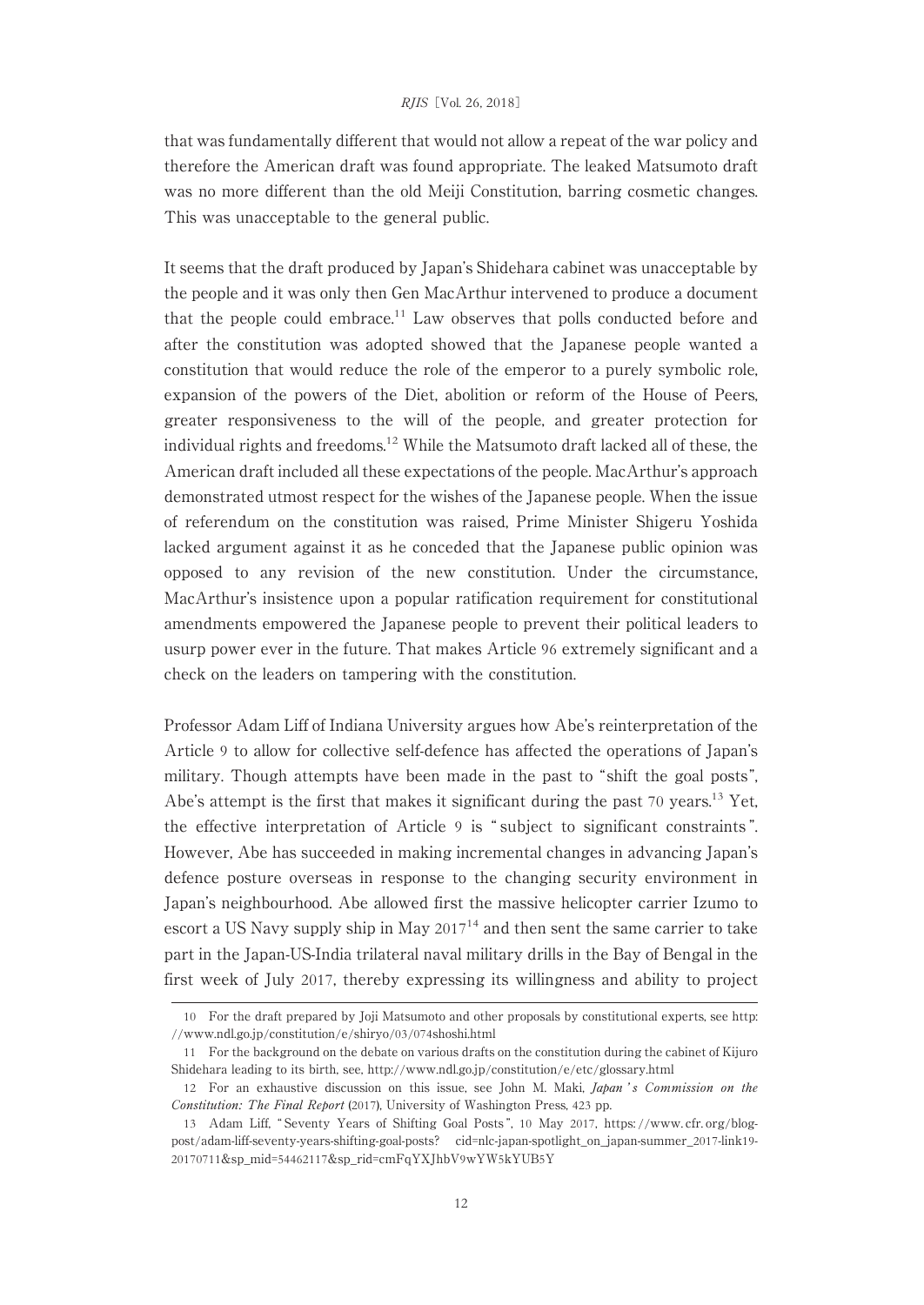power.<sup>15</sup> Such a move was defined in the 2015 US-Japan Guidelines for Defence Cooperation as "mutual protection of each other's assets … if engaged in activities that contribute to the defence of Japan".<sup>16</sup> This also could be read as "an armed attack" is not a precondition.

That Japan's security policy has been undergoing evolutionary and incremental reforms in response to changing external threat perceptions and shifting domestic political winds is not surprising. So, to attribute all such trends to Abe as the initiator could mean overlooking Japan's security needs. What all Abe has attempted is within the ambit of constitutional provisions, which is why there is public acceptance of his policies. The peoples have reposed their faith in Abe's leadership and voted him five times to the helm. Lately however, Abe's grip in domestic politics seems to be loosening, as his party's defeat in the Tokyo Mayor's election in June 2017 demonstrated. It seemed to be a temporary aberration and Abe was expected to correct them soon and he did when he dissolved the Lower House, sought fresh mandate on 22 October and returned with overwhelming majority, giving himself with enough time to accomplish his agenda in the nation's interest.

Though the core meaning of the Article 9 and the actual text remains intact, its interpretation has diluted the spirit to some extent, thereby allowing Abe to achieve his objective, partially if not fully. This is because of perceived "external threats, weapon technologies, and shifting domestic political winds ". Even past governments and opposition parties, including the Japan Communist Party, have taken a liberal view on Article 9 and Abe is just building on that platform, albeit more vigorously. He has therefore argued vigorously in defence of 2014 defence resolution as a necessary response to an increasingly dangerous regional security environment. Dismissing Abe as a "nationalistic hawk" would be to undermine the nation's security needs and exposing it to vulnerability. Abe has to make significant concession to his coalition partner Komeito, which is not on the same page with Abe always.

<sup>14</sup> Ankit Panda, "Japan's Izumo Helicopter Carrier to Escort US Navy Supply Ship", The Diplomat, 1 May 2017, http: //thediplomat. com/2017/05/japans-izumo-helicopter-carrier-to-escort-us-navy-supplyship/

<sup>15</sup> Rajaram Panda, "Relevance of Malabar 2017 Naval Exercise−Analysis, 12 July 2017, http://www. eurasiareview.com/12072017-relevance-of-malabar-2017-naval-exercise-analysis/. Also see, Harsh V. Pant, " Get Australia into Malabar Exercises ", Deccan Herald, 17 July 2017, http: //www. deccanherald. com/content/623077/get-australia-malabar-exercises.html

<sup>16</sup> See, "The Guidelines for Japan-U. S. Defense Cooperation April 27, 2015 ", http://www.mofa.go. jp/files/000078188.pdf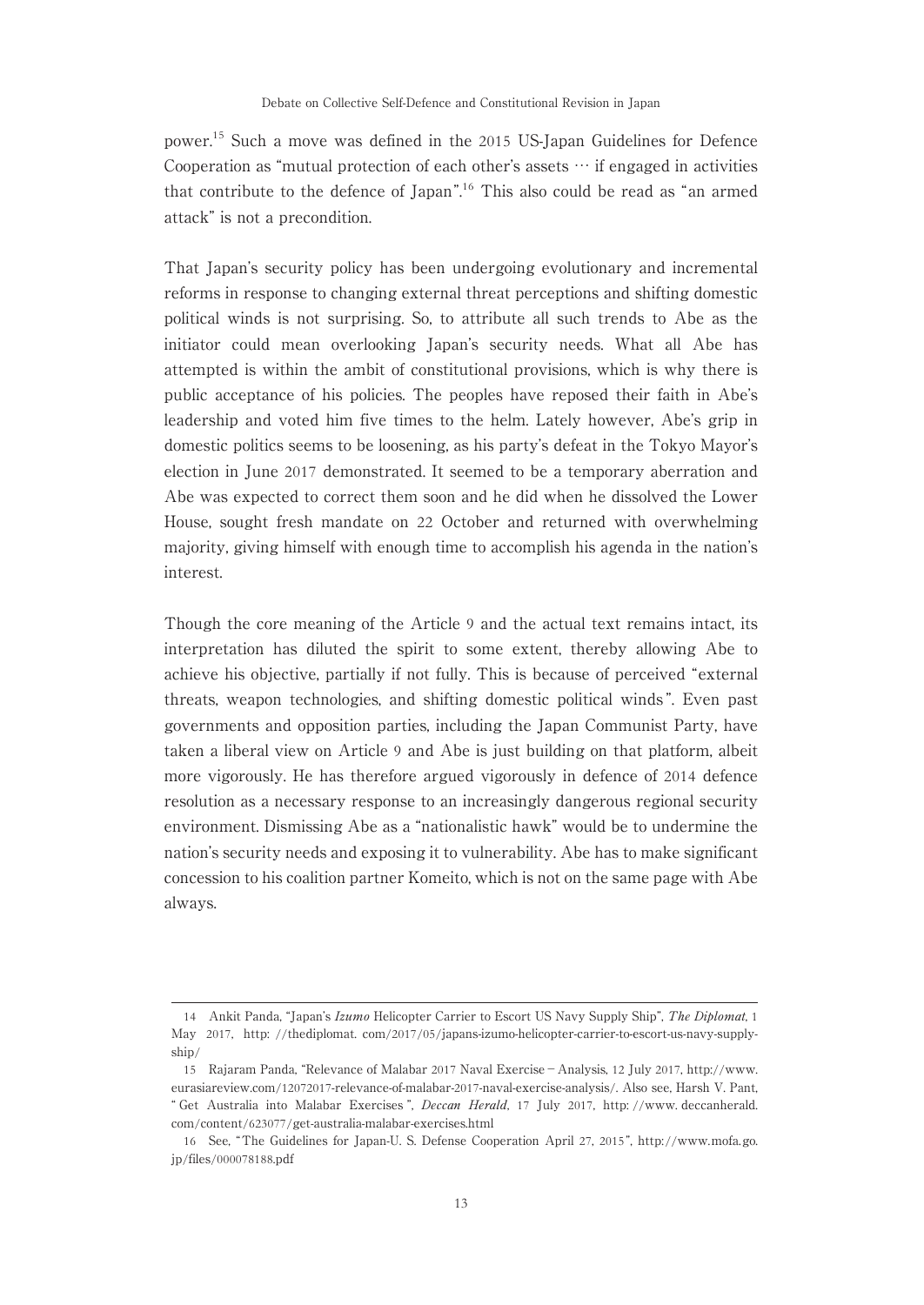#### Likely Response from China

China perceives Abe as a nationalist who is determined to dramatically alter Japan's security posture and revision of Article 9 is the prerequisite. China sees Abe's slogan during the election campaign to "take back Japan" by interpreting as taken back Japan's army by the American occupation forces, and therefore alarming as such a policy could challenge the liberal order that the Japanese people have embraced for the past 70 years. China's fear also stems from the perception that Abe is undermining popular opinion against revision as demonstrated by many opinion polls by the Japanese media. China fears if Japan shall continue to maintain its pacifism or opt for a robust military posture and sees Abe's policy from such prism.

The future of Japan's peace constitution can have significant implications for the China-Japan relationship.<sup>17</sup> The average Chinese still have deeply rooted apprehensions about Japan's repeating its militarist mistakes. Given the already troubled relationship over territorial issues, bilateral ties could get further complicated if Abe's objectives are closer to realisation. China fears mistrust shall deepen creating new obstacles to regional cooperation.

#### Likely Response from South Korea

Like China, Japan-South Korea relations suffers from the shadow of history. Most Koreans are against Japan's constitutional reform and consider it as a sign of Japan's revert to militarism. The comfort women, a euphemism for sex slaves of Korean women used by Japanese military to work in war front brothels during the World War II, continues to haunt bilateral ties and a constant irritant, fanning anti-Japanese feeling in South Korea. The common threat of North Korea has not helped to improve the Korean perception of Japan.

However, there is also another view in South Korea that tends to take a softer perspective towards Japan. For example, Seong-ho Sheen of Seoul National University is of the opinion that Japan is unlikely to have any desire to return to militarism, as its people feel that they are the greatest victims of such a past. He argues that with a super-aging population and a shrinking economy, Japan is unlikely to have the appetite and capacity to become an expansionist power if it wanted to. Sheen feels that the revision efforts are under the US duress as the US is demanding a more active role by the Japanese military in order to augment the

<sup>17</sup> Gui Yongtao, "The risk of Changing Japan's Peace Constitution", 11 May 2017, https://www.cfr. org/blog-post/chinese-view-risks-changing-japans-peace-constitution? cid=nlc-japan-spotlight\_on\_japansummer\_2017-link22-20170711&sp\_mid=54462117&sp\_rid=cmFqYXJhbV9wY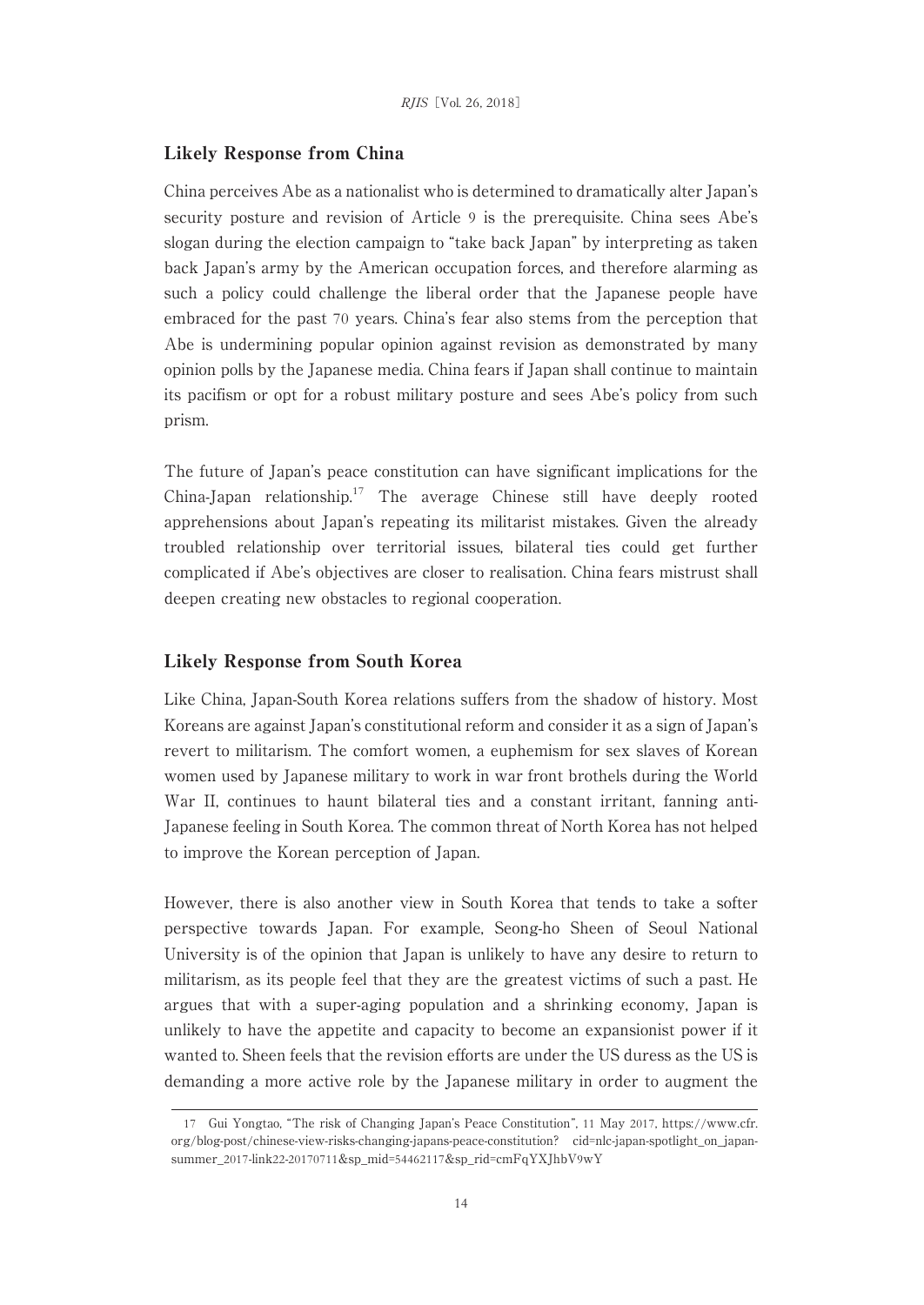Japan-US alliance. The US demand on Japan is that Japan must adjust to the present unbalanced alliance. However, Sheen's views belong to the minority opinion among both the educated intellectuals and the commoners in South Korea.<sup>18</sup>

#### Assessment

However, if Japan succeeds in revising the Constitution, it is likely to result in angry protests on the streets of both Seoul and Beijing. In such a situation, Japan would clarify the circumstance under which such revisions were undertaken but given the historical interpretations and territorial issues, it would only aggravate mutual suspicions and distrust, leading to deterioration of Japan's ties with China and South Korea. As both South Korea and China would view constitutional revision in Japan as a sign of return to the militarist past, it could also provoke a new round of arms race in the region. Japan needs to make responsible choice in order to avoid such a situation developing. Alarge percentage of South Korean people still hold a negative image of Japan. Japan cannot afford to aggravate this further.

While a complete overhaul of the Article 9 is unlikely, the Abe administration is interpreting Article 9 Paragraph 2 which states "land, sea, and air forces, as well as other war potential, will never be maintained" arguing that the SDF maintains selfdefense capability rather than war potential, and that it is an organisation using force rather than a military.<sup>19</sup> This clarification is because the relation between the Constitution and the SDF has been a confusing issue and therefore needs clarity. An explicit description of the SDF in the Constitution would carry significant meaning.

There are several ways Article 9 has been interpreted. The current Article 9 contains limitations when interpreted to mean that armed forces can only be used for self-defense, and that logistical support for the US military and others is only possible when not integrated with the use of armed force. This argument is often made in which consensus seems to be eluding. The use of force is a contentious issue and the conditions in which it can be used needs clarification. The Cabinet decision of July 2014 specified three conditions on the use of force. These are:  $(a)$  an armed attack against Japan or a foreign country that is in a close relationship with Japan occurs and threatens Japan's survival while also posing a clear danger to fundamentally overturning people's rights to life, liberty and the pursuit of

<sup>18</sup> Seong-ho Shen, " Japan's Constitutional Debate ", 12 May 2017, https: //www. cfr. org/blogpost/korean-view-japans-constitutional-revision-debate? cid=nlc-japan-spotlight\_on\_japan-summer\_2017 link25-20170711&sp\_mid=54462117&sp\_rid=cmFqYXJhbV9wYW5k

<sup>19</sup> Kakuchi Funatsuki, "Behind the Scene/Adding wording key for Article 9 revision", The Yomiuri Shimbun, 4 July 2017, http://the-japan-news.com/news/article/0003784434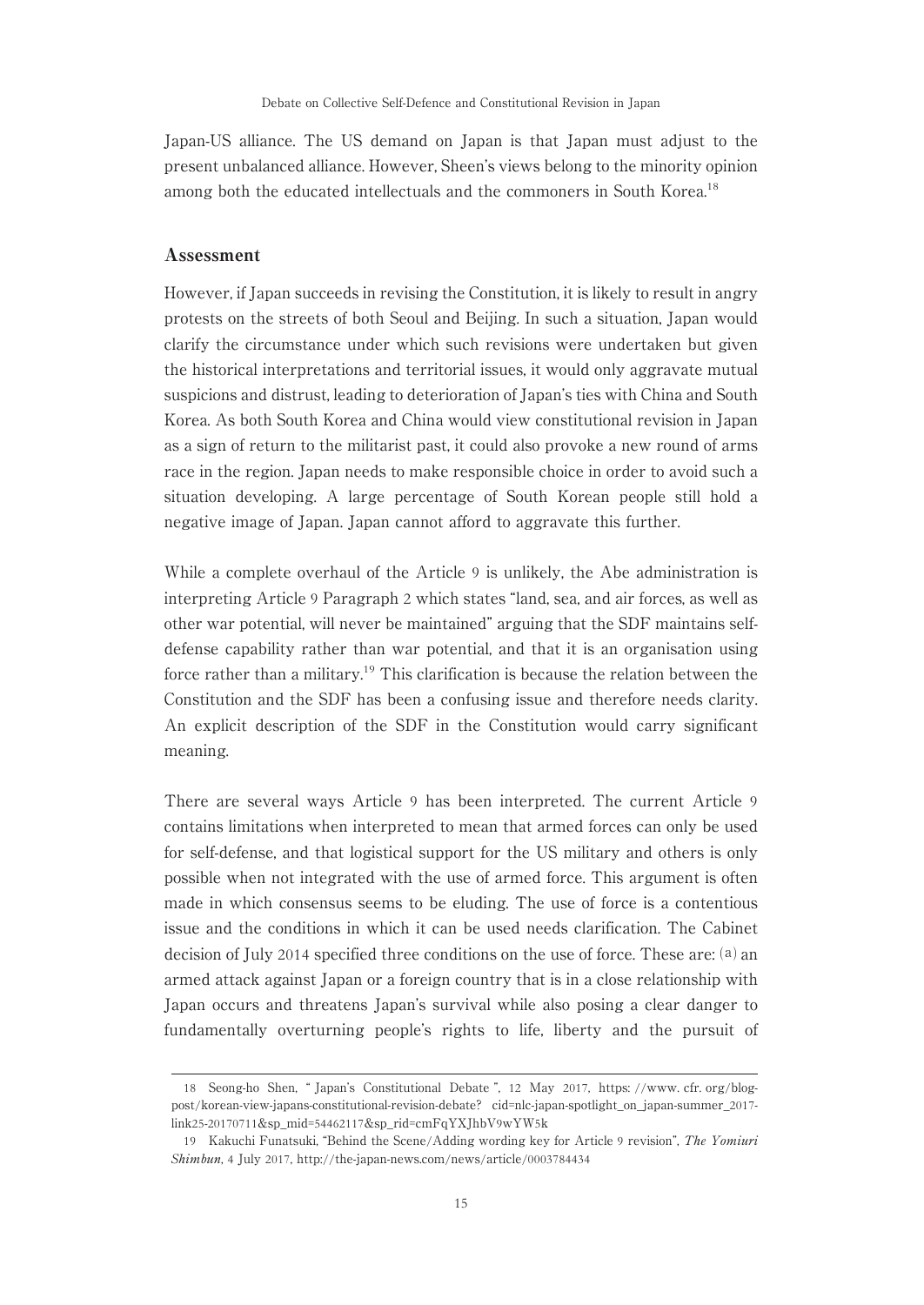happiness;  $(b)$  there are no other appropriate means to ensure Japan's survival and protect its people; and  $(c)$  use of force is restricted to a necessary minimum.

#### Future Prognosis

It transpires that Prime Minister Abe is still struggling to figure out specific ways to revise the Constitution, a deeply held desire ever since he assumed the premiership for the first time in 2006, even though the pro-constitutional amendment forces currently occupy two-thirds majorities in both houses of the Diet, enough to initiate referendum. His trial and error tactics on constitutional amendment reflect his long-held desire. Abe has not been able to bring on board the largest opposition Democratic Party, and the Communist Party, both of which are against constitutional revision.

When his second Cabinet commenced in December 2012, Abe raised the issue of revising Article 96, which stipulates that two-thirds majority votes in both houses of the Diet are necessary to initiate a referendum to specify a simple majority. When this evoked serious backlash not only from the opposition and constitutional scholars but also his coalition partner Komeito, Abe stopped raising this issue. Further, he refrained from promoting constitutional amendment during the campaign for the 2016 House of Councillors election, where the focus was to secure two-thirds majority as the first step. Now Abe is playing his cards carefully and has plans to include constitutional amendment into his political agenda. What the parties want is clarity. For example, Komeito leader Natsuo Yamaguchi observed on 2 May 2017 while addressing an audience: " We don't mean to reject constitutional amendment if changes would make the Constitution better". At the same time, he said, "there's no consensus over what to change. It's important to hold in-depth discussions on how the country should be and ideology on that subject". This shows the ruling party and its junior partner are not at the same wavelength. Moreover, the "two-thirds majority card" will be lost if the LDP loses seats in the next lower house election, scheduled to be held sometime before December 2018. Yet, Prime Minister Abe has put the target 2020 to see the revision takes effect when Japan shall be "born anew". He can serve as LDP president until September 2021 if he wins a third consecutive term as party leader in the next leadership vote in the fall of 2018.

## Developments after October 2017

When in a surprise move Abe dissolved the Lower House in September and called for snap polls on 22 October, eyebrows were raised amongst the opposition about Abe's hidden agenda. What transpired was that Abe scored a resounding victory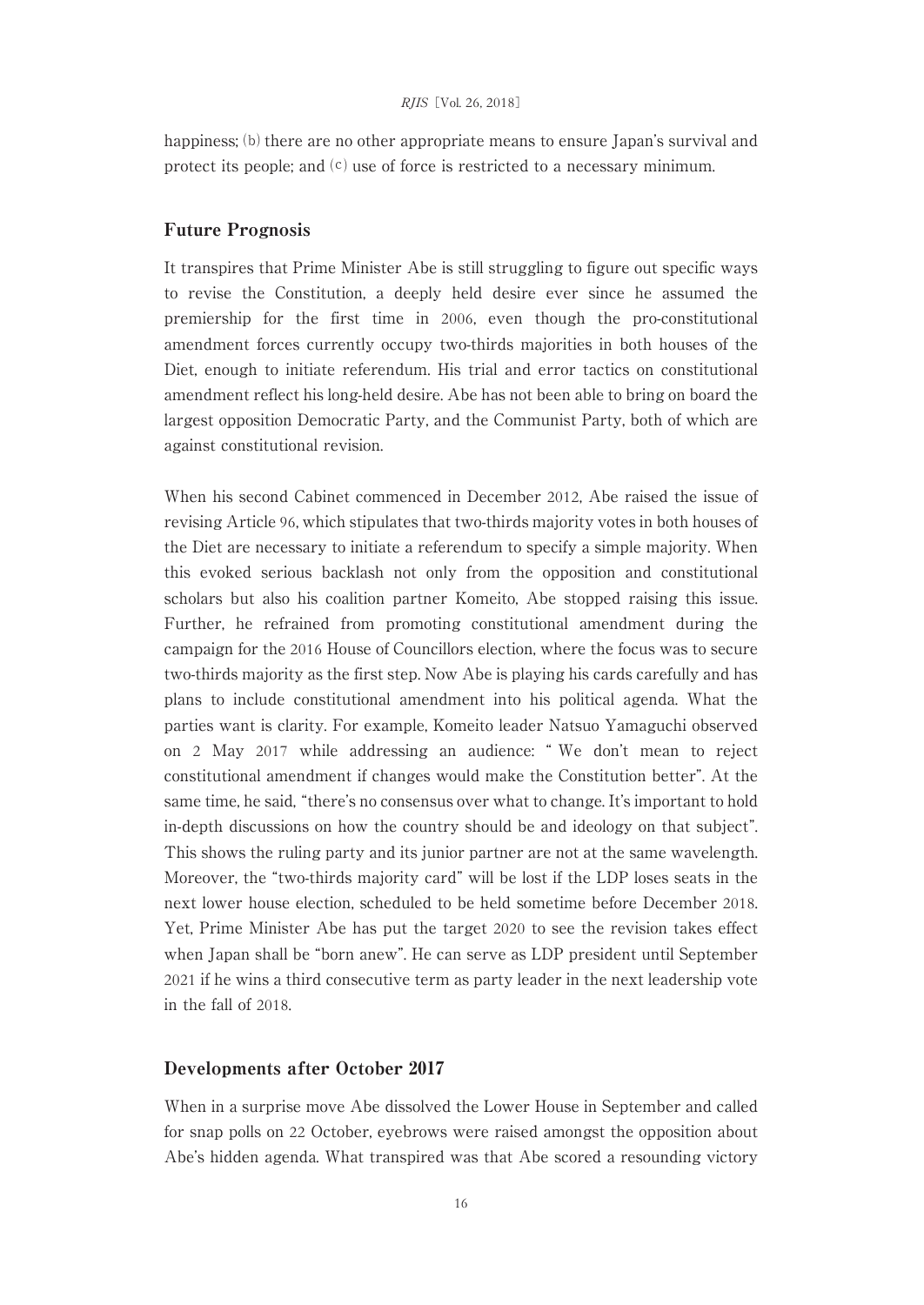securing a two-thirds supermajority in both houses of the Diet, emboldening him to pursue his agenda. In his first policy speech after the landslide victory in the parliament, Abe pledged to bolster Japan's defence power, including missile capabilities in order to protect the people's lives and peace and amend the country's pacifist constitution. For nationalist Abe, the constitution is a humiliating relic imposed by the US occupiers after Japan's defeat in World War II and therefore wants to change the wording of the document so that Japan can have a full-fledged military. What Abe wants is to push ahead with changing the pacifist constitution but keep the clause that prevents Japan from waging an offensive war. Abe sees the North Korean threats as a national crisis. It is a different matter that his tentative move towards revamping the pacifist constitution could trigger alarm bells in China and the Koreas given Japan's history of military aggression in the region.<sup>20</sup>

Japan's defence profile has seen an incremental rise since Abe took office in 2012 with military spending increasing steadily. During his visit to Tokyo in November 2017, Trump urged Abe to buy many more US arms. The US ambassador to Japan William Haggerty too remarked that the US is trying to make more advanced weapons technology available to Japan more efficiently and to increase Japan's capability and interoperability and make the US military more effective in the region.

Following Abe's policy speech, political parties voiced their stances. Emphasising his confrontational attitude, the leader of Constitutional Democratic Party of Japan Yukio Edano insisted the security-related laws, which allows Japan a limited exercise of the right of collective self-defense as "unconstitutional". On the other hand, Yuichiro Tamaki, head of Kibo no To (Party of Hope) opposed a conciliatory approach towards North Korea and displayed readiness to accept discussing a broad range of constitutional issues, including the right to know and the local autonomy. However, he was uncomfortable about the haste in which Abe is pushing his agenda. He wanted more discussion on the issue.<sup>21</sup>

It is not going to be smooth for Abe, however. Public opinion is against, if not hostile, to Abe's agenda. Tens of thousands of people staged a rally in central Tokyo in early November outside the Diet to mark the  $71<sup>st</sup>$  anniversary of the promulgation of the Constitution to protest Abe's push to amend the Constitution. Akira Kawasaki, a

<sup>20</sup> "Abe vows to boost military as Japan's military sheds pacifist stance", 17 November 2017, https: //www.globalsecurity.org/wmd/library/news/japan/2017/japan-171117-presstv01.htm?\_m=3n%2e002a% 2e2159%2eon0ao069c5%2e1zki

<sup>21</sup> "Kibo's stance on debating issues on Constitution deserves attention", The Yomiuri Shimbun, 21 November 2017, http://the-japan-news.com/news/article/0004081030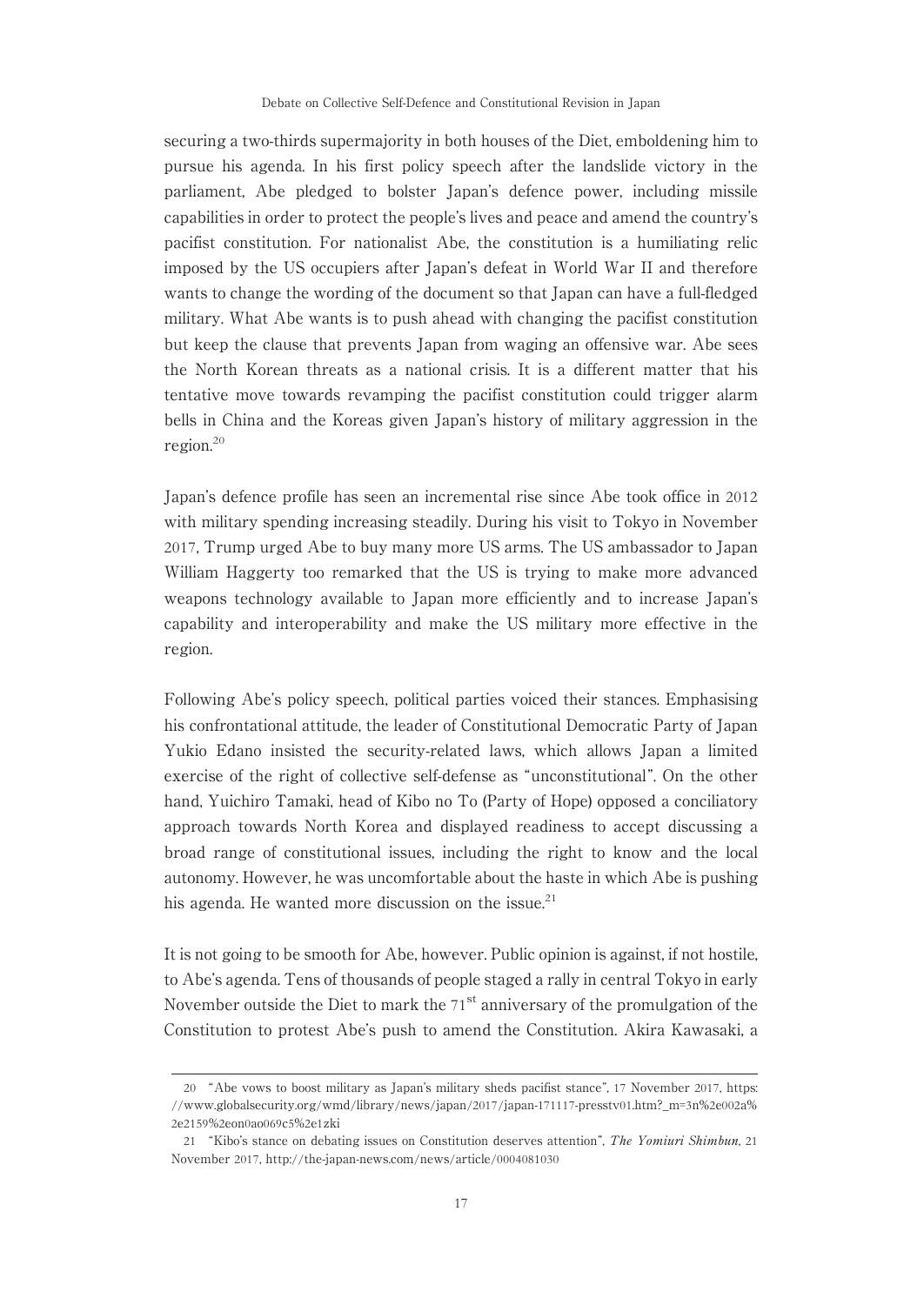member of the international steering group of the International Campaign to Abolish Nuclear Weapons, winner of 2017 Nobel Peace Prize observed: " The Japanese government is on the path of opposing a ban on nuclear weapons and destroying Article 9 of the Constitution ". Referring to the war-renouncing Constitution, Kawasaki remarked "The right path to take is to campaign to protect and use Article 9 and eliminate nuclear weapons globally ".<sup>22</sup> Former Supreme Court justice Kunio Hamada also expressed opposition to Abe's proposal for amending Article 9 to legitimize the SDFs by observing the proposal " will undermine the trust and standards built over the 70 years since the end of World War II". What emboldens Abe is that the ruling bloc currently holds a two-thirds majority in both chambers of the Diet, the level required to put constitutional revisions to a national referendum.

# Conclusion

As an impetuous Trump and unpredictable Kim Jong-un trading escalatory words threatening to annihilate each other, Japan finds itself in a vulnerable situation as it could be caught in the vortex of a regional conflict, which if not checked, could also assume global dimensions. China's role to use its leverage to address the North Korean crisis remains questionable. This leaves Abe with no choice than to prepare his nation to defend itself if a situation arises. This lies at the core of Abe's agenda.

Notwithstanding Trump's outreach to China after a brief threat of economic reprisal with a view to address the trade imbalance, the observations of Peter Navarro in his book Crouching Tiger: What China's Militarism Means for the World indicating strong suspicion on China's intentions cannot be overlooked. As China's surge in military capability and plans to build a 5, 000-km "underground great wall to store ballistic nuclear missiles continues, the US and Russia continue to reduce their nuclear warheads significantly. Does this mean that the US and China are heading towards a collision course with perilous consequences for the region and the world? Can Japan afford to sit idle and watch this disturbing development in its neighbourhood?

Abe seems convinced that the element of distrust between Japan and China is not going to go away anytime soon. China's dream of becoming a strong military power and building a new international order based on Chinese values unnerves not only Japan but many other Asian countries. Moreover, the future of US-China and US-Russia relations are difficult to predict. The choice left before Japan seems to be

<sup>22</sup> ʻTens of thousands rally in Tokyo against Abe's push to rewrite Article 9", 3 November 2017, https: //www. japantimes. co. jp/news/2017/11/03/national/tens-thousands-rally-tokyo-abes-push-rewritearticle-9/#.Wf8ONGiCxPY